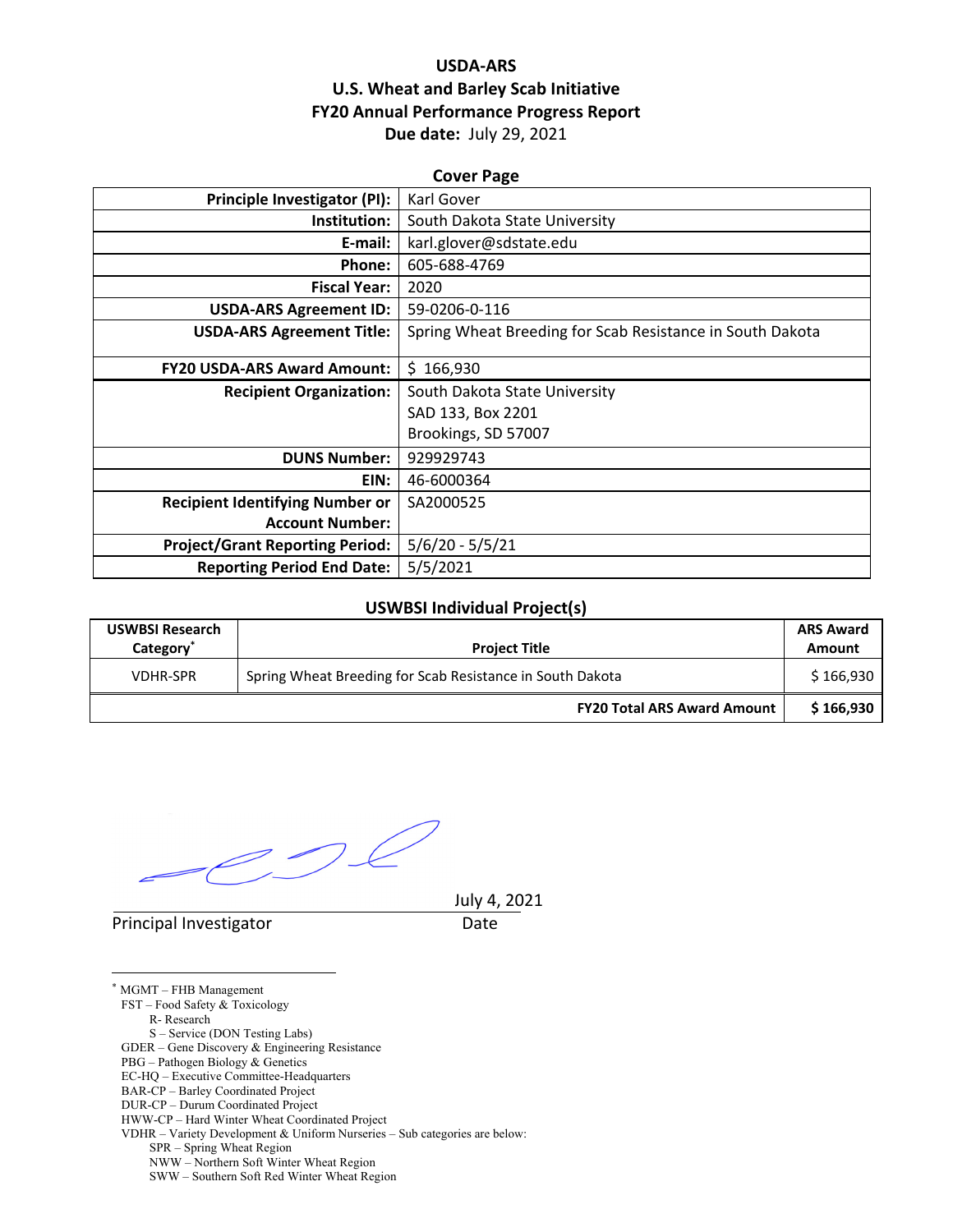**Project 1:** *Spring Wheat Breeding for Scab Resistance in South Dakota*

### **1. What are the major goals and objectives of the research project?**

The primary objective was to successfully address USWBSI ‐VDHR priorities 1, 2, and 3 as goals. VDHR priority 1 was to increase acreage planted with varieties with improved FHB resistance to reduce DON in the US grain supply. Priorities 2 and 3 were to increase efficiency of coordinated project breeding programs to develop and release FHB resistant varieties, and develop new breeding technologies and germplasm to further enhance short term and long term improvement of FHB resistance and to efficiently introgress effective resistance genes into breeding germplasm. Briefly, and in terms of this research, goal 1 sought to accumulate various forms of FHB resistance data for dissemination to regional growers and breeders to enable more informed decisions maximizing the prevalence of productive varieties with enhanced resistance. Goals 2 and 3 were focused on accumulation of various forms of FHB resistance data primarily used within this and other breeding programs for choosing the best experimental lines for consideration as future cultivar releases and for use as parents in population development activities.

**2. What was accomplished under these goals or objectives?** *(For each major goal/objective, address these three items below.)*

#### **a) What were the major activities?**

Goal 1 ‐ Participation with multi‐location regional screening efforts (i.e., Uniform Regional Scab Nursery, as well as phenotyping of released cultivars, mapping, and other experimental populations created by colleagues, etc).

Goal 2 ‐ Combined utilization of USDA‐ARS genotyping center in Fargo, ND, our own mist‐irrigated and inoculated FHB screening nurseries, and submission of samples for DON testing.

Goal 3 ‐ Utilization of FHB resistance phenotypes collected from our screening nurseries, and molecular marker data, to identify sources of FHB / DON resistance.

## **b) What were the significant results?**

Goal 1 ‐ Phenotypic data was collected for entries within the Uniform Regional Scab Nursery, for released cultivars available to South Dakota producers, and for a colleague at University of Minnesota.

Goal 2 ‐ Data were accumulated for 48 Advanced and 72 Preliminary yield trial entries as well as approximately 330  $F_4$  derived breeding lines.

Goal 3 - Data were accumulated for approximately 350  $F_2$  and 300  $F_4$  segregating populations.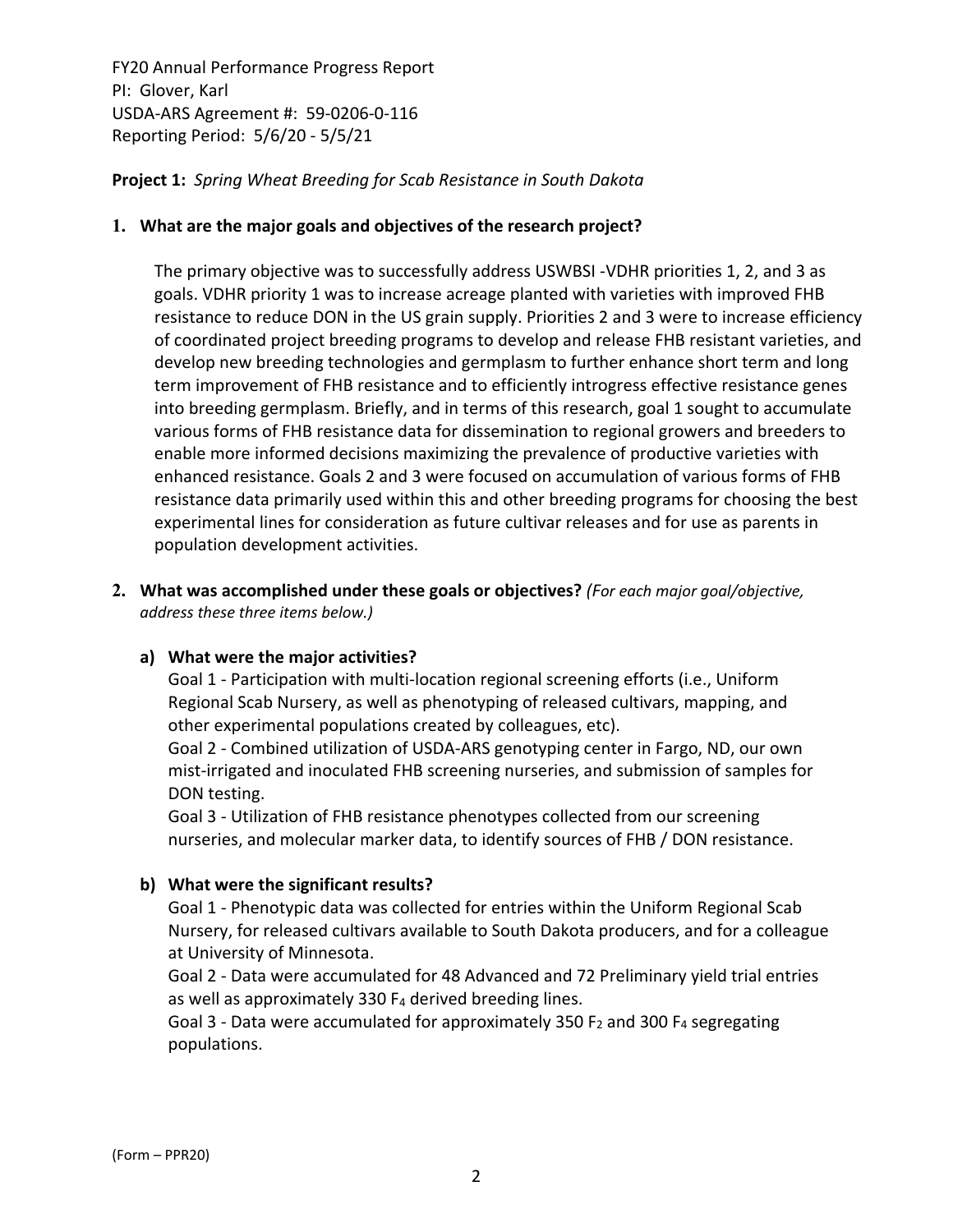### **c) List key outcomes or other achievements.**

Goal 1 ‐ Phenotypic data was utilized within this breeding program, shared with colleagues, and data pertaining to released cultivars was made available to regional producers through Extension publications / presentations.

Goal 2 ‐ Data were used to identify experimental lines which possessed the highest levels of FHB resistance, best agronomic potential, and also had the highest levels of end‐use quality for further consideration as future cultivar releases and selection as parents in population development activities.

Goal 3 ‐ A greater number of selections were made from within segregating populations with the highest levels of resistance which, in future years, should increase the frequency and resistance levels of lines available in the breeding program for consideration as cultivar releases as well as their use as parents for population development.

## **3. Was this research impacted by the COVID‐19 pandemic (i.e. university shutdowns and/or restrictions, reduced or lack of support personnel, etc.)? If yes, please explain how this research was impacted or is continuing to be impacted.**

After sowing nurseries, field resistance phenotypes were collected. As harvest time approached, it remained unclear as to what percentage of nursery rows would be harvested due to child daycare availability for the Research Assistant that coordinated harvest, availability of student hourly labor, etc. Around three-quarters of what could be harvested was harvested.

## **4. What opportunities for training and professional development has the project provided?**

Undergraduate and graduate students assist with collecting FHB resistance data from screening nurseries. Additionally, the same students assist with collecting Fusarium damaged kernel scores and help prepare samples for DON analysis.

## **5. How have the results been disseminated to communities of interest?**

FHB resistance data collected on released cultivars was made available to growers as a part of the annual South Dakota Crop Performance Testing Hard Red Spring Wheat report and selection guide. This document is made available online as well as in print. Additionally, abridged copies from the previous crop year are available at producer field days each year and FHB resistance levels are routinely points of discussion at the same field days. Data collected for breeding program colleagues, such as Uniform Regional Scab Nursery observations, are provided in the annual report to the nursery coordinator, Dr. David Garvin, who then makes data available to all participants. Likewise, data collected for other colleagues are emailed once completed.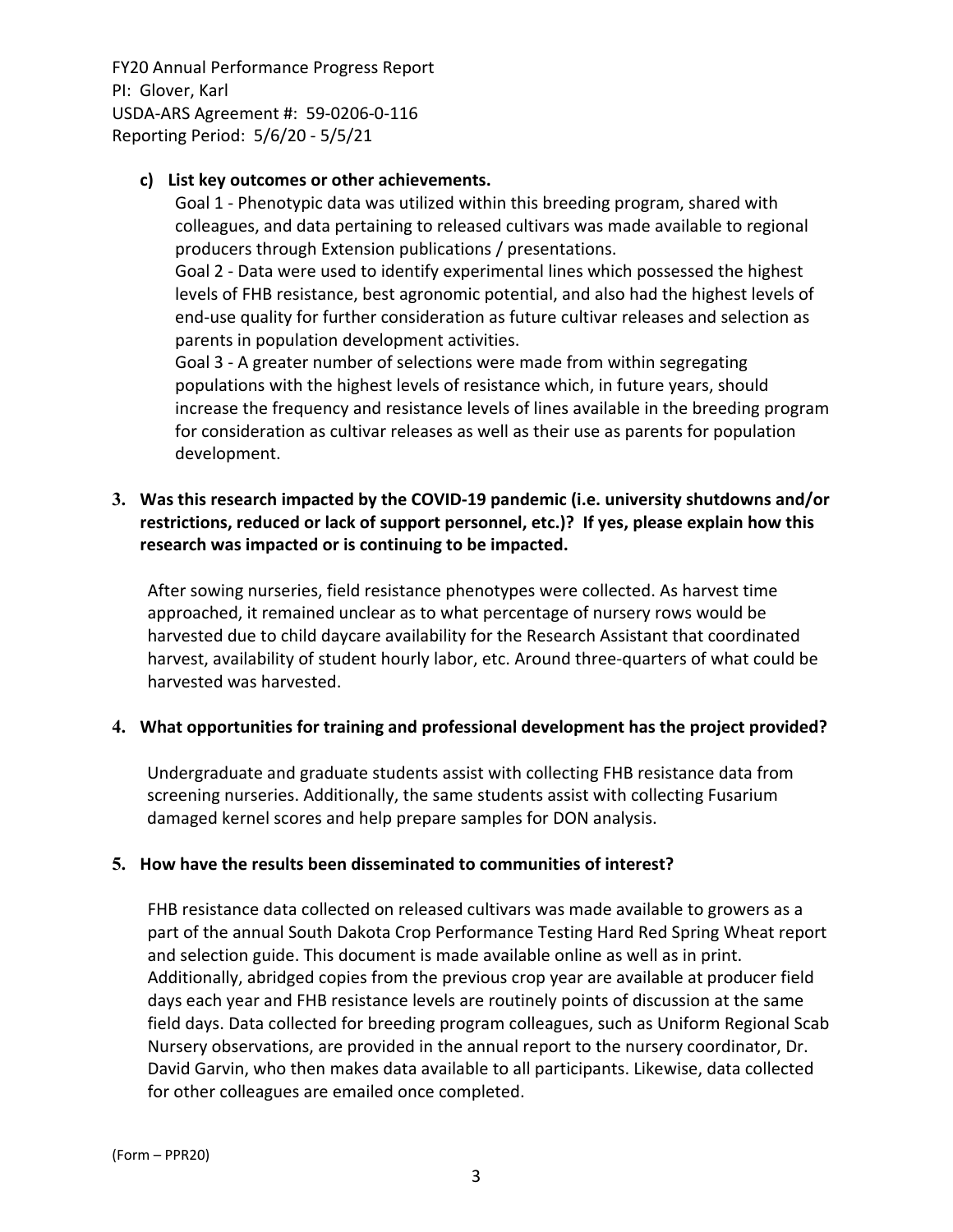## **Training of Next Generation Scientists**

**Instructions:** Please answer the following questions as it pertains to the FY20 award period (5/6/20 ‐ 5/5/21). The term "support" below includes any level of benefit to the student, ranging from full stipend plus tuition to the situation where the student's stipend was paid from other funds, but who learned how to rate scab in a misted nursery paid for by the USWBSI, and anything in between.

**1. Did any graduate students in your research program supported by funding from your USWBSI grant earn their MS degree during the FY20 award period?** ☐Yes ☒No

**If yes, how many?** Click to enter number here.

**2. Did any graduate students in your research program supported by funding from your USWBSI grant earn their Ph.D. degree during the FY20 award period?**

☐Yes ☒No **If yes, how many?** Click to enter number here.

**3. Have any post docs who worked for you during the FY20 award period and were supported by funding from your USWBSI grant taken faculty positions with universities?** ☐Yes ☒No

**If yes, how many?** Click to enter number here.

**4. Have any post docs who worked for you during the FY20 award period and were supported by funding from your USWBSI grant gone on to take positions with private ag‐ related companies or federal agencies?**

☐Yes ☒No

**If yes, how many?** Click to enter number here.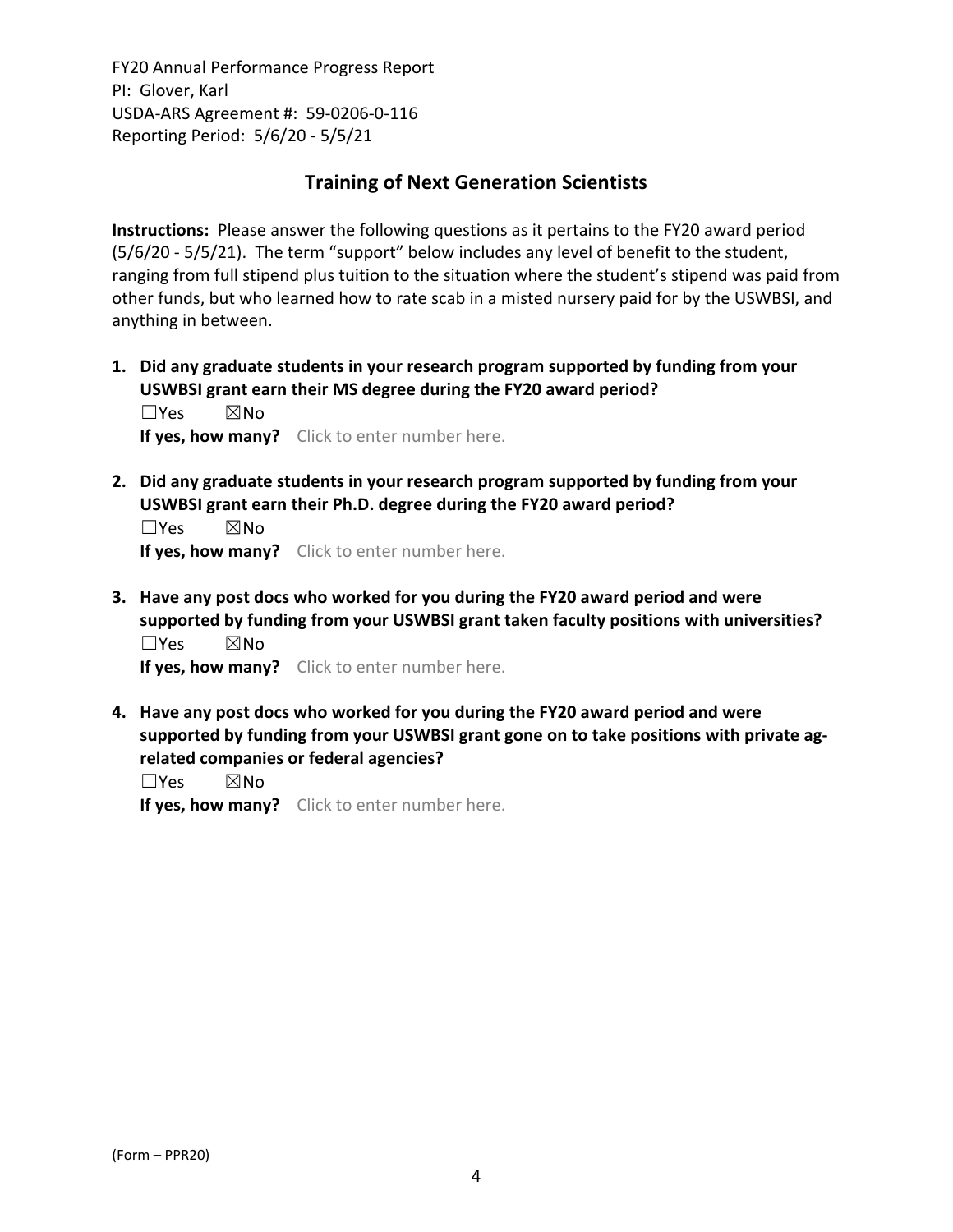# **Release of Germplasm/Cultivars**

**Instructions:** In the table below, list all germplasm and/or cultivars released with full or partial support through the USWBSI during the FY20 award period (5/6/20 - 5/5/21). All columns must be completed for each listed germplasm/cultivar. Use the key below the table for Grain Class abbreviations. 

| <b>Name of Germplasm/Cultivar</b> | <b>Grain Class</b>    | <b>FHB Resistance</b>                                  | <b>FHB</b><br>Rating<br>$(0-9)$ | Year<br><b>Released</b> |
|-----------------------------------|-----------------------|--------------------------------------------------------|---------------------------------|-------------------------|
| SD4848                            | HRS - Hard            | MR - Moderately                                        | 3                               | 2020                    |
|                                   | <b>Red Spring</b>     | Resistant                                              |                                 |                         |
| SD4917                            | HRS - Hard            | MR - Moderately                                        | 4                               | 2020                    |
|                                   | <b>Red Spring</b>     | Resistant                                              |                                 |                         |
| SD4926                            | HRS - Hard            | MR - Moderately                                        | 3                               | 2020                    |
|                                   | <b>Red Spring</b>     | Resistant                                              |                                 |                         |
| SD4947                            | HRS - Hard            | MR - Moderately                                        | 4                               | 2020                    |
|                                   | <b>Red Spring</b>     | Resistant                                              |                                 |                         |
| SD4950                            | HRS - Hard            | MR - Moderately                                        | 3                               | 2020                    |
|                                   | <b>Red Spring</b>     | Resistant                                              |                                 |                         |
| <b>ND2710 (CHECK)</b>             | HRS - Hard            | MR - Moderately                                        | 3                               | Select Year             |
|                                   | <b>Red Spring</b>     | Resistant                                              |                                 |                         |
| Click here to enter text.         | Select Grain<br>Class | Select what represents<br>your most resistant<br>check | Enter as<br>text 0-9<br>rating  | Select Year             |
| Click here to enter text.         | Select Grain<br>Class | Select what represents<br>your most resistant<br>check | Enter as<br>text 0-9<br>rating  | Select Year             |
| Click here to enter text.         | Select Grain<br>Class | Select what represents<br>your most resistant<br>check | Enter as<br>text 0-9<br>rating  | Select Year             |
| Click here to enter text.         | Select Grain<br>Class | Select what represents<br>your most resistant<br>check | Enter as<br>text 0-9<br>rating  | Select Year             |
| Click here to enter text.         | Select Grain<br>Class | Select what represents<br>your most resistant<br>check | Enter as<br>text 0-9<br>rating  | Select Year             |
| Click here to enter text.         | Select Grain<br>Class | Select what represents<br>your most resistant<br>check | Enter as<br>text 0-9<br>rating  | Select Year             |
| Click here to enter text.         | Select Grain<br>Class | Select what represents<br>your most resistant<br>check | Enter as<br>text 0-9<br>rating  | Select Year             |
| Click here to enter text.         | Select Grain<br>Class | Select what represents<br>your most resistant<br>check | Enter as<br>text 0-9<br>rating  | Select Year             |

NOTE: Leave blank if you have nothing to report or if your grant did NOT include any VDHR-related projects.

**NOTE:** List the associated release notice or publication under the appropriate sub-section in the 'Publications' section of the FPR.